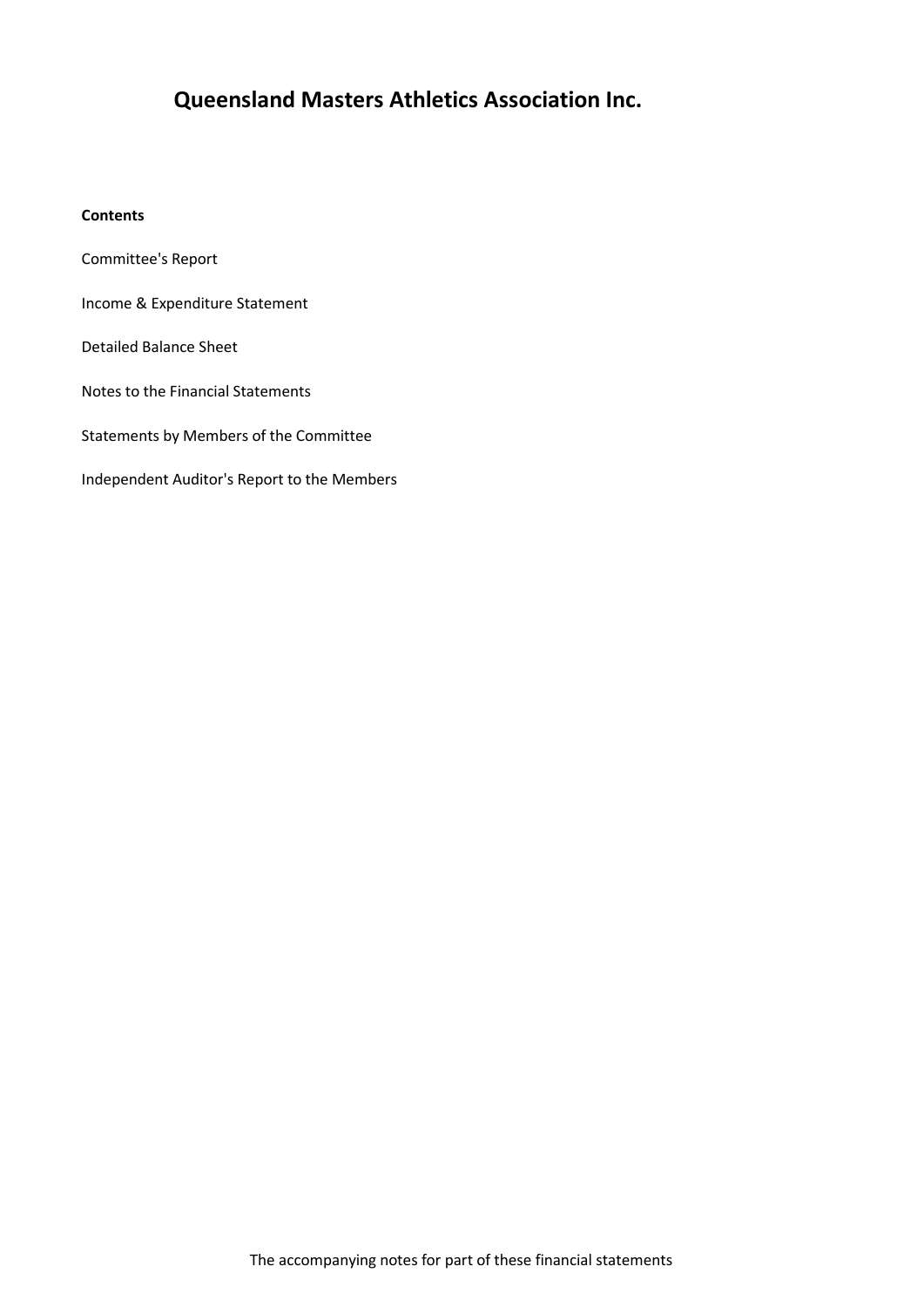# **Queensland Masters Athletics Association Inc.**

#### **Committee's Report For the Year Ended 31 March 2020**

Your committee members submit the financial accounts of the Queensland Masters Athletics Association Inc. for the financial year ended 31 March 2020.

#### **Committee Members**

The names of committee members at the date of this report are:

Irene Davey, President Lorraine Birtwell, Secretary Lisa Chapman, Treasurer

#### **Principal Activities**

The principal activies of the association during the financial year were : Masters Athletics Competitions.

#### **Significant Changes**

No significant change in the nature of these activities occurred during the year.

#### **Operating Result**

The surplus from ordinary activities after providing for income tax amounted to

| Year Ended | Year Ended |
|------------|------------|
| 31/03/2020 | 31/03/2019 |
| $17,100 -$ | 657        |

Signed in accordance with a resolution of the Members of the Committee on:

………………………………………………………………..

Irene Davey

………………………………………………………………..

Lisa Chapman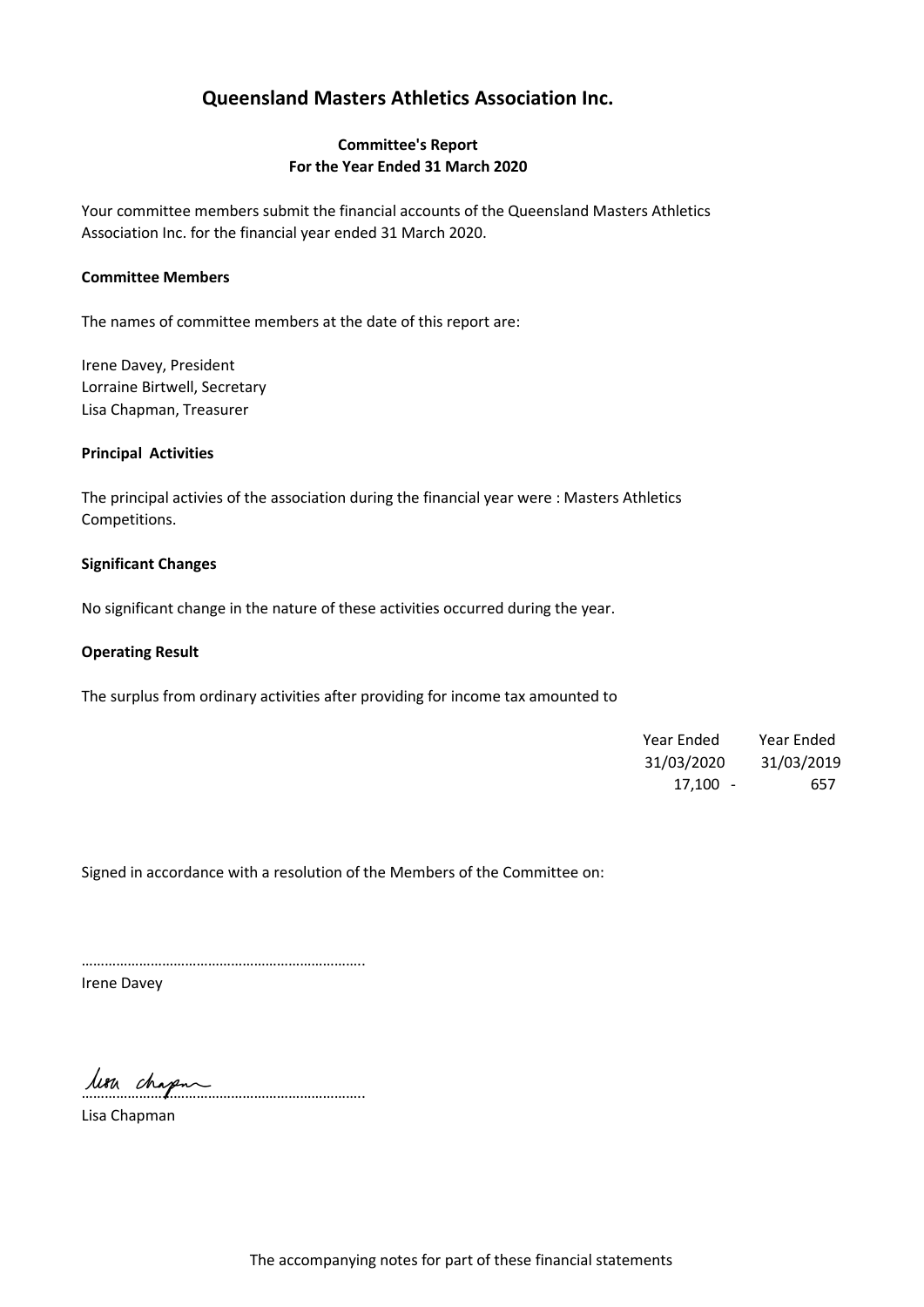## **Queensland Masters Athletics Association Inc. Income & Expenditure Statement For the Year Ended 31 March 2020**

|                                                         | 2020       | 2019   |
|---------------------------------------------------------|------------|--------|
|                                                         | \$         | \$     |
| <b>Income</b>                                           |            |        |
| Membership and Subscriptions                            | 19,974     | 18,480 |
| <b>Events and Competitions</b>                          | 26,401     | 21,274 |
| <b>Uniforms &amp; Medal Sales</b>                       | 6,708      | 871    |
| <b>Opening Inventories</b>                              | $8,573 -$  | 8,124  |
| <b>Closing Inventories</b>                              | 6,390      | 8,573  |
| <b>Interest Received</b>                                | 1,285      | 1,344  |
| Donations                                               | 5,465      |        |
| <b>Grants Received AMA</b>                              |            |        |
| Miscellaneous Income                                    | 700        |        |
| Nationals                                               | 15,496     |        |
| <b>Total Income</b>                                     | 73,844     | 42,417 |
|                                                         |            |        |
| <b>Expenses</b>                                         |            |        |
| <b>Bank Fees and Charges</b>                            | 787        | 686    |
| <b>Audit Fees</b>                                       |            | 1,485  |
| <b>Capitation Fees</b>                                  | 4,347      | 2,856  |
| <b>Club Room Facilities</b>                             | 1,521      | 3,415  |
| <b>Competition Expenses</b>                             | 11,189     | 20,009 |
| Depreciation - Plant                                    | 1,015      | 2,569  |
| <b>Depreciation - Pooled Assets</b>                     | 404        | 567    |
| Donations                                               |            | 305    |
| Fees & Permits                                          | 357        | 111    |
| <b>First Aid Services</b>                               | 3,189      | 2,280  |
| Foodstuffs & Drinks                                     | 318        | 1,246  |
| Insurance                                               | 127        | 109    |
| Nationals 2020                                          | 14,920     | 152    |
| Postage                                                 | 1,298      | 496    |
| Printing & Stationery                                   | 334        | 568    |
| Repairs & Maintenance                                   | 303        | 537    |
| Subscriptions                                           | 220        | 830    |
| <b>Training</b>                                         | 240        | 420    |
| <b>Travelling Expenses</b>                              | 329        | 1,144  |
| Trophies, Medals & Awards                               | 1,725      | 471    |
| Uniforms                                                | 7,209      | 1,606  |
| Website & Internet                                      | 5,430      | 1,212  |
| <b>Miscellaneous Expenses</b>                           | 1,482      |        |
|                                                         | 56,744     | 43,073 |
|                                                         |            |        |
| Profit(loss) from ordinary activities before income tax | $17,100 -$ | 657    |
| Income tax expense relating to ordinary activities      |            |        |
| Net profit(loss) attributable to the association        | $17,100 -$ | 657    |

The accompanying notes for part of these financial statements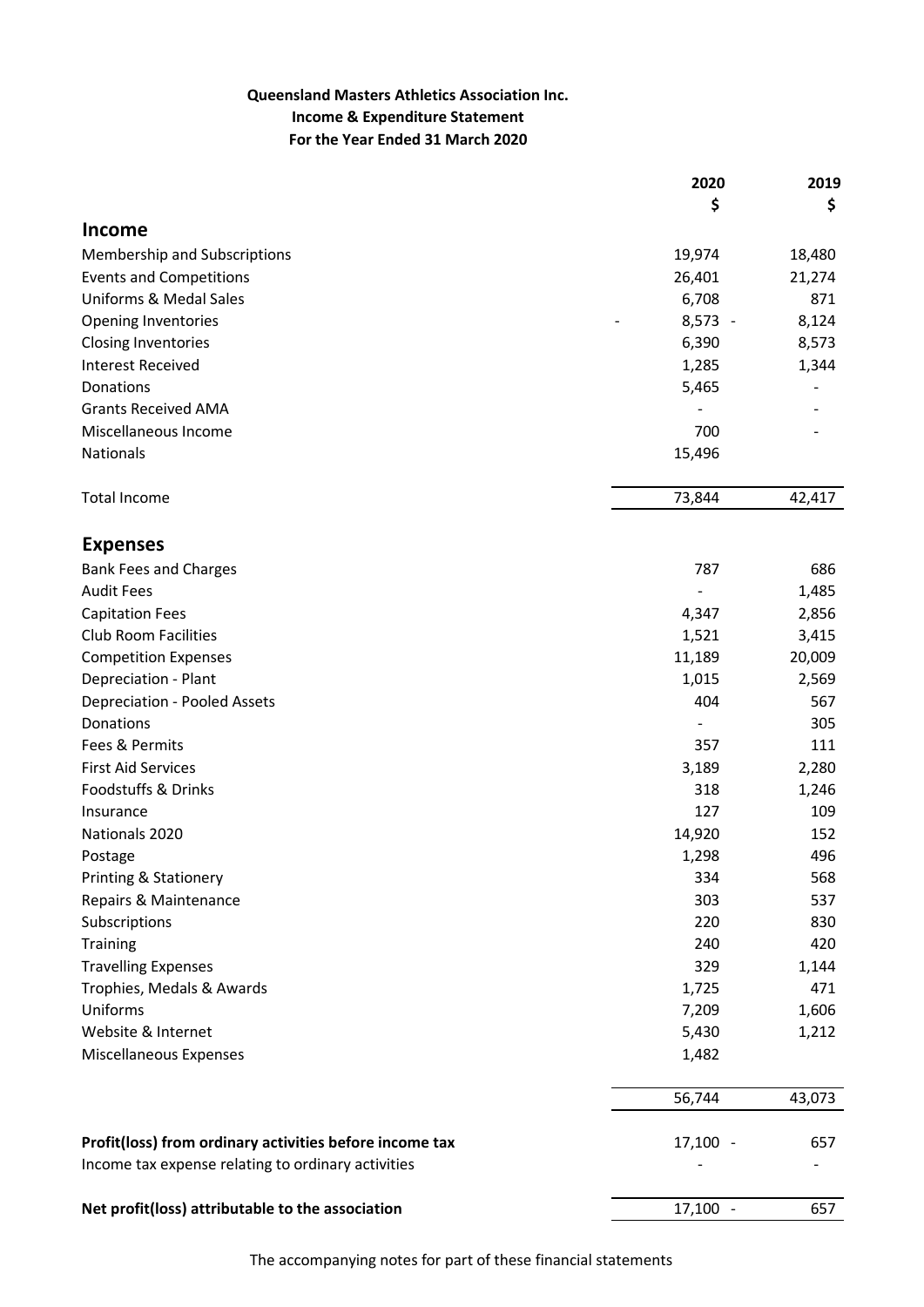## **Queensland Masters Athletics Association Inc. Income & Expenditure Statement For the Year Ended 31 March 2020**

|                                                  | 2020<br>\$ | 2019<br>\$ |
|--------------------------------------------------|------------|------------|
| Net profit(loss) attributable to the association | 17,100     | 657        |
|                                                  |            |            |
| Total change in equity of the association        | 17,100     | 657        |
|                                                  |            |            |
| Opening retained profits                         | 89,126     | 89,783     |
| Net profit(loss) attributable to the association | 17,100     | 657        |
|                                                  | 106,226    | 89,126     |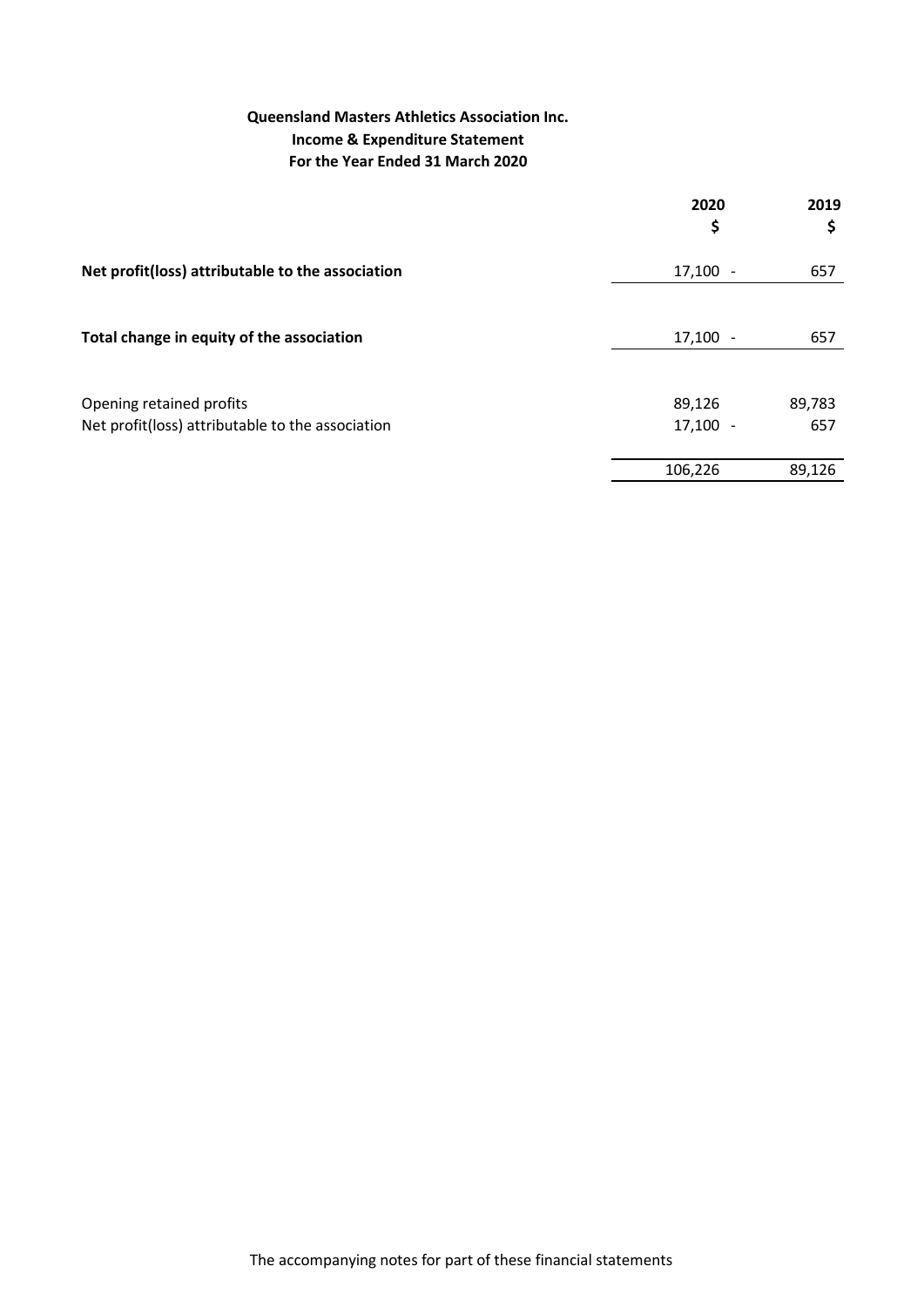## **Queensland Masters Athletics Association Inc. Detailed Balance Sheet as at 31 March 2019**

|                                                        | <b>Note</b> | 2020           | 2019   |
|--------------------------------------------------------|-------------|----------------|--------|
|                                                        |             | \$             | \$     |
| <b>Current Assets</b>                                  |             |                |        |
| <b>Cash Assets</b>                                     |             |                |        |
| Bank of Qld - Cheque Account<br><b>STATE</b>           |             | 36,594         | 11,476 |
| Cash at Bank - Heritage S24                            |             | 5,662          | 4,429  |
| Cash at Bank - Heritage14                              |             | 5,000          | 5,000  |
| Cash at Bank - Heritage14                              |             | $\overline{a}$ | 17,000 |
| Bank of Qld - Cheque Account<br>PAN PAC- NOW NATIONALS |             | 27,039         | 74     |
| Heritage Cheque Account - Northern Region              |             | 75             | 95     |
| Heritage Investment Account                            |             | 30,000         | 30,000 |
| Bank of Qld - Cheque Account<br><b>BRISBANE</b>        |             | 9,230          | 10,637 |
| Bank of Qld - Cheque Account<br><b>GOLD COAST</b>      |             | 2,509          | 3,536  |
| Cash Float - Gold Coast                                |             |                | 50     |
|                                                        |             |                |        |
|                                                        |             | 116,110        | 82,298 |
| <b>Inventories</b>                                     |             |                |        |
| State - Medals                                         |             | 3,465          | 6,321  |
| <b>Gold Coast - Medals</b>                             |             | 126            | 126    |
| State - Uniforms                                       |             | 1,299          | 626    |
| <b>Gold Coast - Uniforms</b>                           |             | 1,500          | 1,500  |
|                                                        |             | 6,390          | 8,573  |
| <b>Prepaid Expenses</b>                                |             |                | 260    |
|                                                        |             |                |        |
|                                                        |             | 122,500        | 91,130 |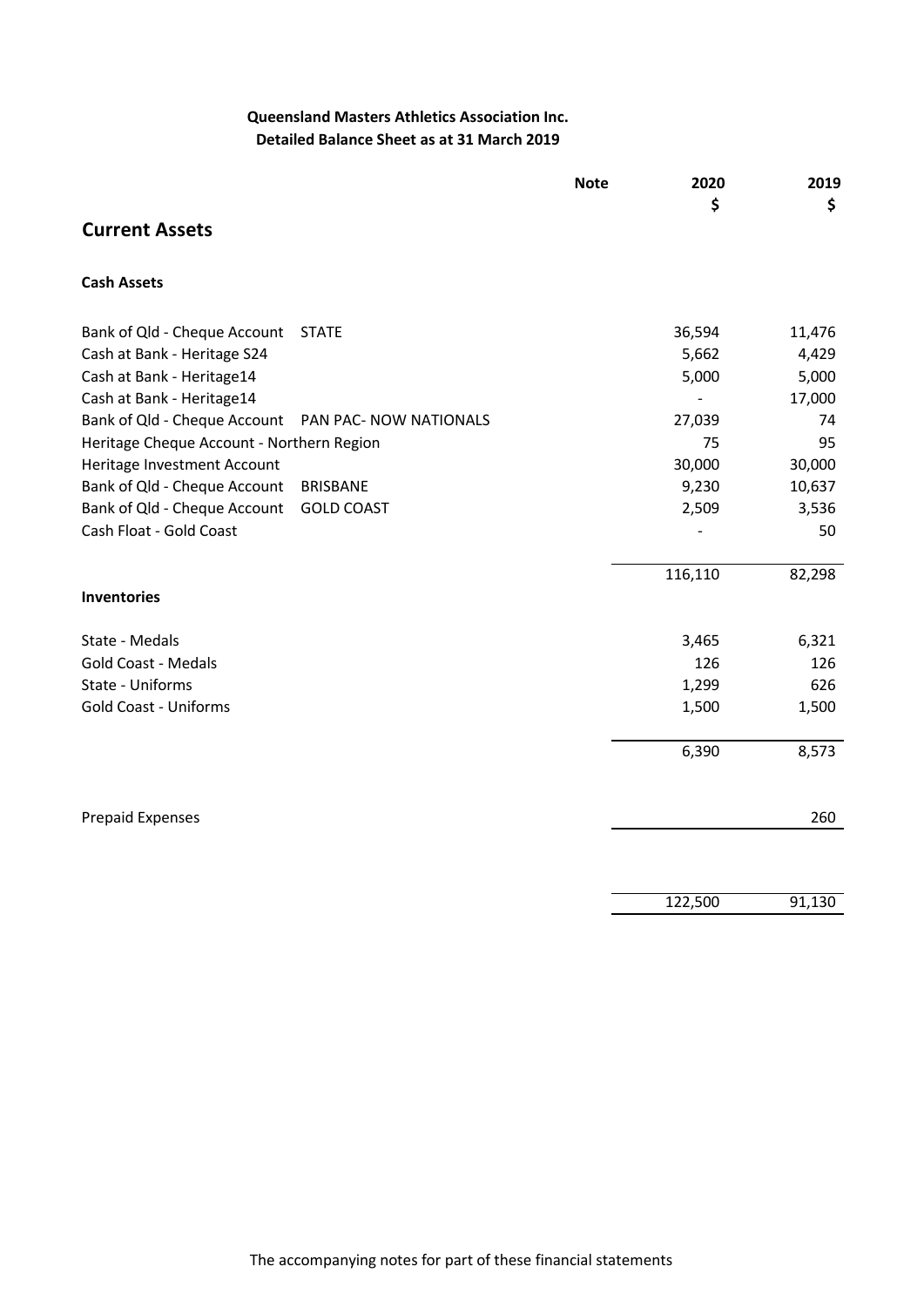#### **Queensland Masters Athletics Association Inc. Detailed Balance Sheet as at 31 March 2019**

|                                        |                | <b>Note</b> | 2020<br>\$ | 2019<br>\$ |
|----------------------------------------|----------------|-------------|------------|------------|
| <b>Non-Current Assets</b>              |                |             |            |            |
| <b>Property, Plant &amp; Equipment</b> |                |             |            |            |
| Plant & Equipment - State #            | 1 <sub>a</sub> |             | 51,657     | 49,192     |
| Less Accumulated Depreciation          |                |             | 44,696 -   | 43,434     |
| Low Value Pool - State                 |                |             | 113        | 181        |
| Plant & Equipment - Gold Coast         | 1 <sub>a</sub> |             | 10,232     | 11,353     |
| Less Accumulated Depreciation          |                |             | $9,256 -$  | 9,532      |
| Low Value Pool - Gold Coast            |                |             | 1,174      | 1,487      |
| Plant & Equipment - Brisbane           | 1 <sub>a</sub> |             | 3,623      | 3,623      |
| Less Accumulated Depreciation          |                |             | $3,575 -$  | 3,547      |
| Low Value Pool - Brisbane              |                |             | 71         | 94         |
|                                        |                |             | 9,343      | 9,418      |
|                                        |                |             |            |            |
|                                        |                |             | 131,843    | 100,548    |

*# 1 PPE- 2018 State includes the golf buggy purchased with AMA Perth Trust grant. Purchase price \$18,990 -trade in 500, net value \$18,490. As per Note 1 a) PPE "When an asset is aquired through a grant the cost of the asset is the amount paid less the grant".*

*# 2 PPE- 2019 GC includes purchase of defibrilator, subsequently reimbursed via grant from AMA Perth Trust. \$2,298. Therefore removed from PPE as per Note 1 a) PPE "When an asset is aquired through a grant the cost of the asset is the amount paid less the grant".*

*# 3 PPE- 2019 STATE includes improvements to club house \$1500*

*# 4 PPE - 2020 Grants Assets \$10,503 not reflected in PPE as grant purchased full asset value directly As per Note 1 a) PPE "When an asset is aquired through a grant the cost of the asset is the amount paid less the grant".*

*# 5 PPE- 2020 Gift of defibrilator for STATE- representedby Donation and PPE*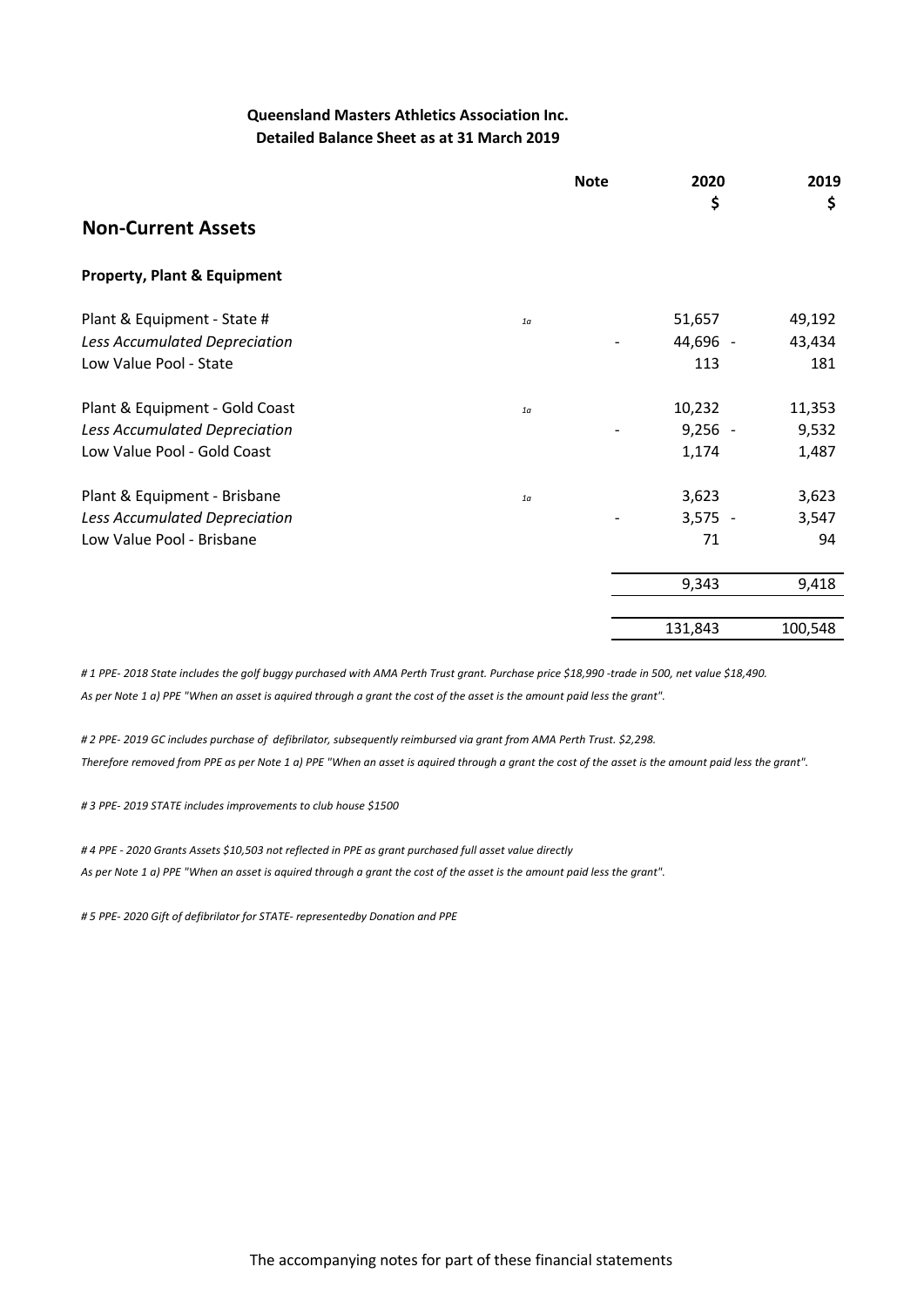#### **Queensland Masters Athletics Association Inc. Detailed Balance Sheet as at 31 March 2019**

|                              | <b>Note</b> | 2020<br>\$ | 2019<br>\$ |
|------------------------------|-------------|------------|------------|
| <b>Current Liabilities</b>   |             |            |            |
| <b>Financial Liabilities</b> |             |            |            |
| Unsecured:                   |             |            |            |
| <b>Accrued Expenses</b>      |             | 616        | 6,492      |
| Prepaid Income               |             | 25,000     | 4,930      |
| <b>Total Liabilities</b>     |             | 25,616     | 11,422     |
| <b>Net Assets</b>            |             | 106,227    | 89,126     |
|                              |             |            |            |
| Members' Funds               |             | 106,227    | 89,126     |
|                              |             |            |            |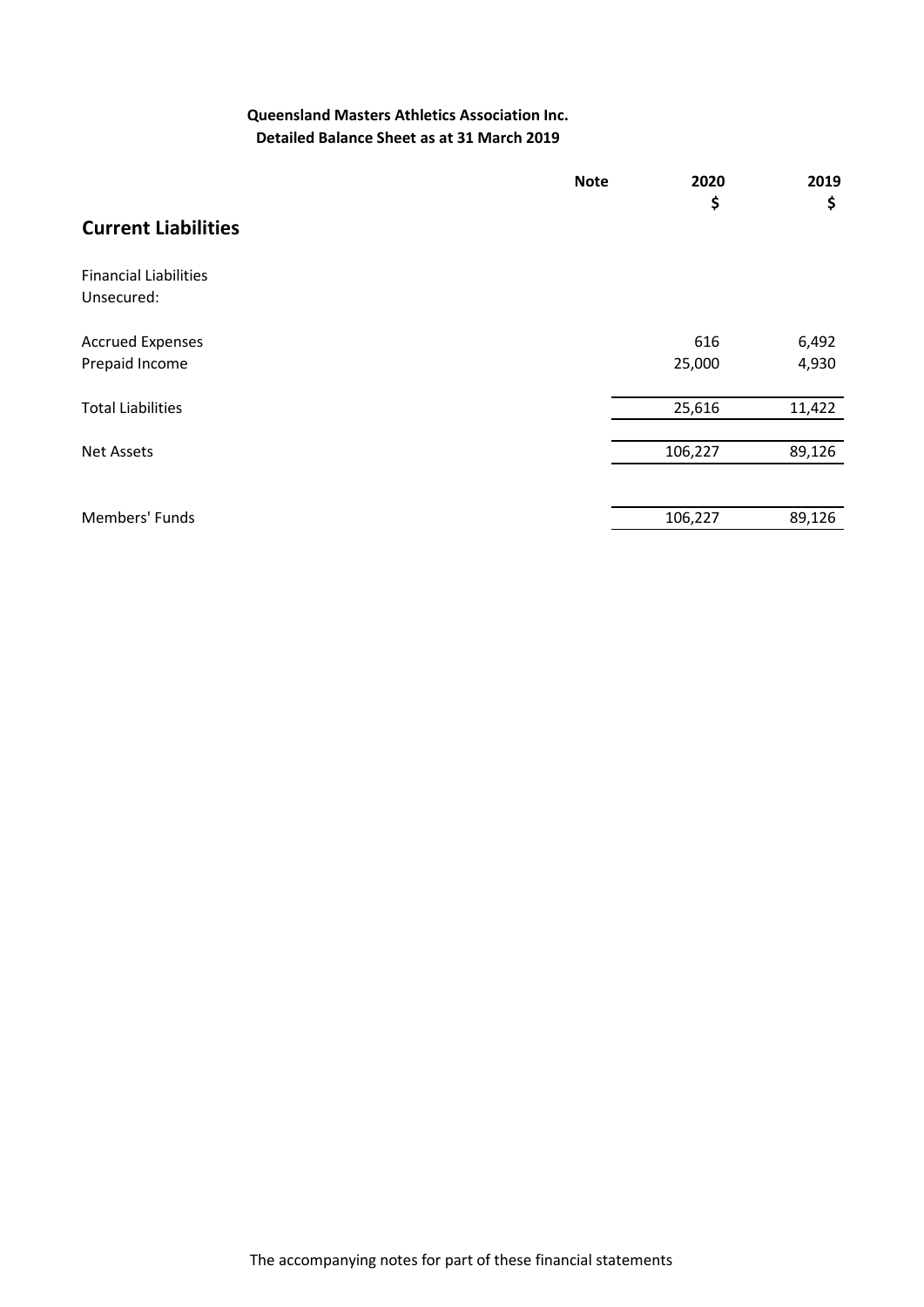#### **Queensland Masters Athletics Association Inc. Notes to the Financial Statements For the year ended 31 March 2020**

# **Note 1: Summary of Significant Accounting Policies**

This financial report is a special purpose financial report prepared in order to satisfy the financial reporting requirements of the Associations Incorporations Act of Queensland. The committee has determined that the association is not a reporting entity.

The financial report has been prepared on an accruals basis and is based on historical costs and does not take into account changing money values or, except where specifically stated, current valuations of non-current assets.

The following significant accounting policies, which are consistent with the previous period unless otherwise stated, have been adopted in the preparation of this financial report.

### **a) Property, Plant and Equipment (PPE)**

Leasehold improvements and office equipment are carried at cost less, where applicable, any accumulated depreciation.

The depreciable amount of all PPE is depreciated over the useful lives of the assets to the association commencing from the time the asset is held ready for use.

When an asset is acquired through a grant the cost of the asset is the amount paid less the grant received.

Leasehold improvements are amortised over the shorter of either the unexpired period of the lease or the estimated useful lives of the improvements.

#### **b) Impairment of Assets**

At the end of each reporting period, the entity reviews the carrying values of its tangible and intangible assets to determine where there is any indication that those assets have been impaired. If such an indication exists, the recoverable amount of the asset, being the higher of the asset's fair value less costs to sell and value in use, is compared to the asset's carrying value. Any excess of the asset's carrying value over it's recoverable amount is expensed to the income ststement.

#### **c) Cash and Cash Equivalents**

Cash and Cash equivalents include cash on hand, deposits held at call with banks, and other short-term highly liquid investments with original maturities of three months or less.

#### **d) Revenue and Other Income**

Revenue is measured at the fair value of the consideration received or receivable after taking into account any trade discounts and volume rebates allowed. For this purpose, deferred consideration is not discounted to present values when recognising revenue.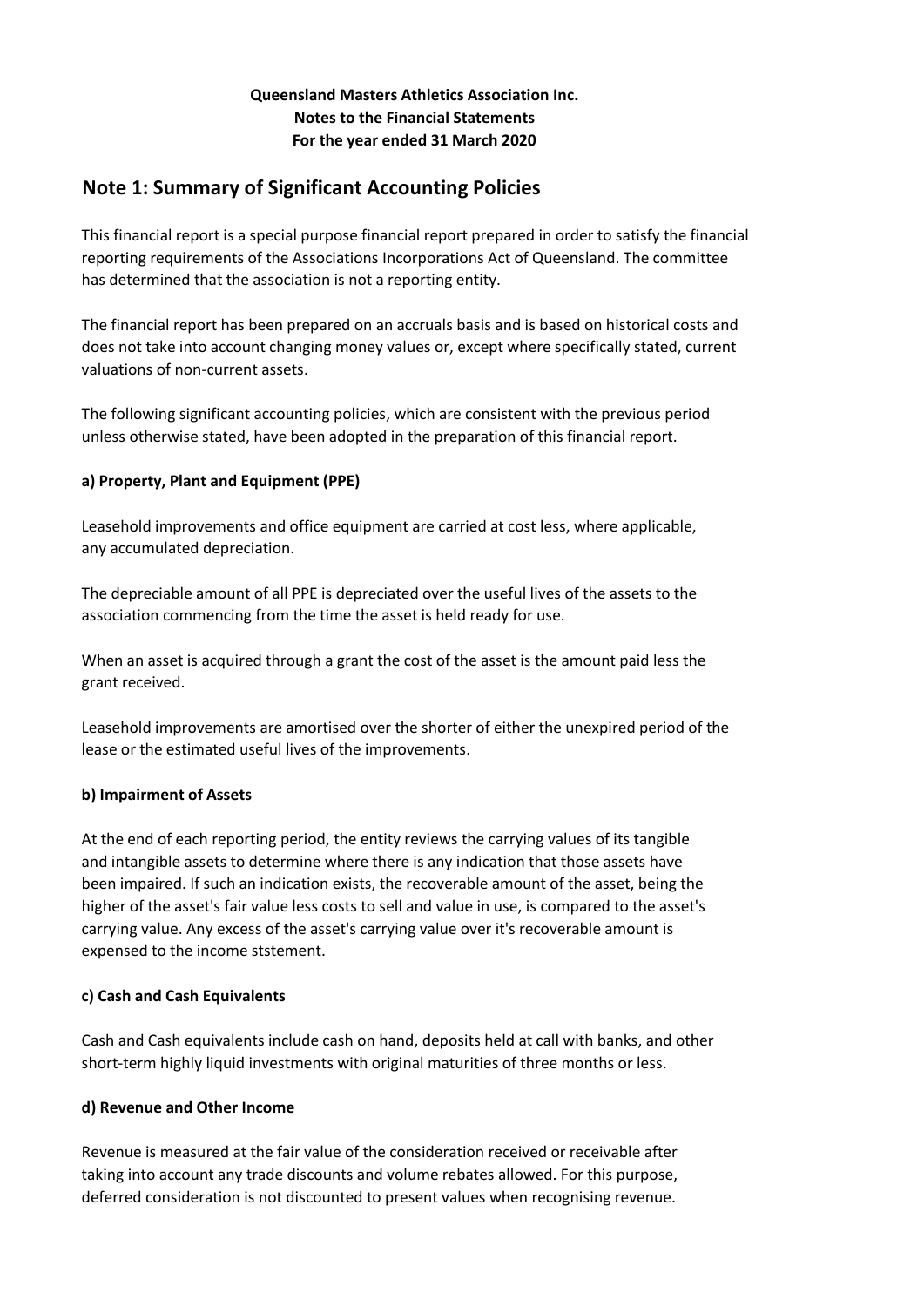### **Queensland Masters Athletics Association Inc. Notes to the Financial Statements For the year ended 31 March 2020**

Interest revenue is recognised using the effective interest rate method, which for floating rate financial assets is the rate inherent in the instrument. Dividend revenue is recognised when the right to receive a dividend has been established.

Grant and donation income is recognised when the entity obtains control over the funds, which is generally at the time of the receipt.

When an asset is acquired through a grant the cost of the asset is the amount paid less the grant received.

The Association is not registered for GST. Neither receipts nor payments need to be adjusted for any amounts of GST

#### **e) Leases**

Leases of PPE, where substantially all the risks and benefits incidental to the ownership of the asset, but not legal ownership, are transferred to the association, are classified as financial leases.

Finance leases are capitalised by recording an asset and a liability at the lower of the amounts equal to the fair value of the leased property or the present value of the minimum lease payments, including any guaranteed residual values. Lease payments are allocated between the reduction of the lease liability and the lease interest expense for that period.

Leased assets are depreciated on a straight line basis over the shorter of their estimated useful lives or the lease term. Lease payments for operating leases, where substantially all the risks and benefits remain with the lessor, are charged as expenses in the period in which they are incurred.

#### **f) Goods and Services Tax (GST)**

The Association is not registered for GST. Neither receipts nor payments need to be adjusted for any amounts of GST

As no GST incurred is recoverable from the Tax Office, the GST is recognised as part of the cost of acquisition of the asset or as part of an item of the expense. Receivables and Payables in the Balance Sheet are shown inclusive of GST.